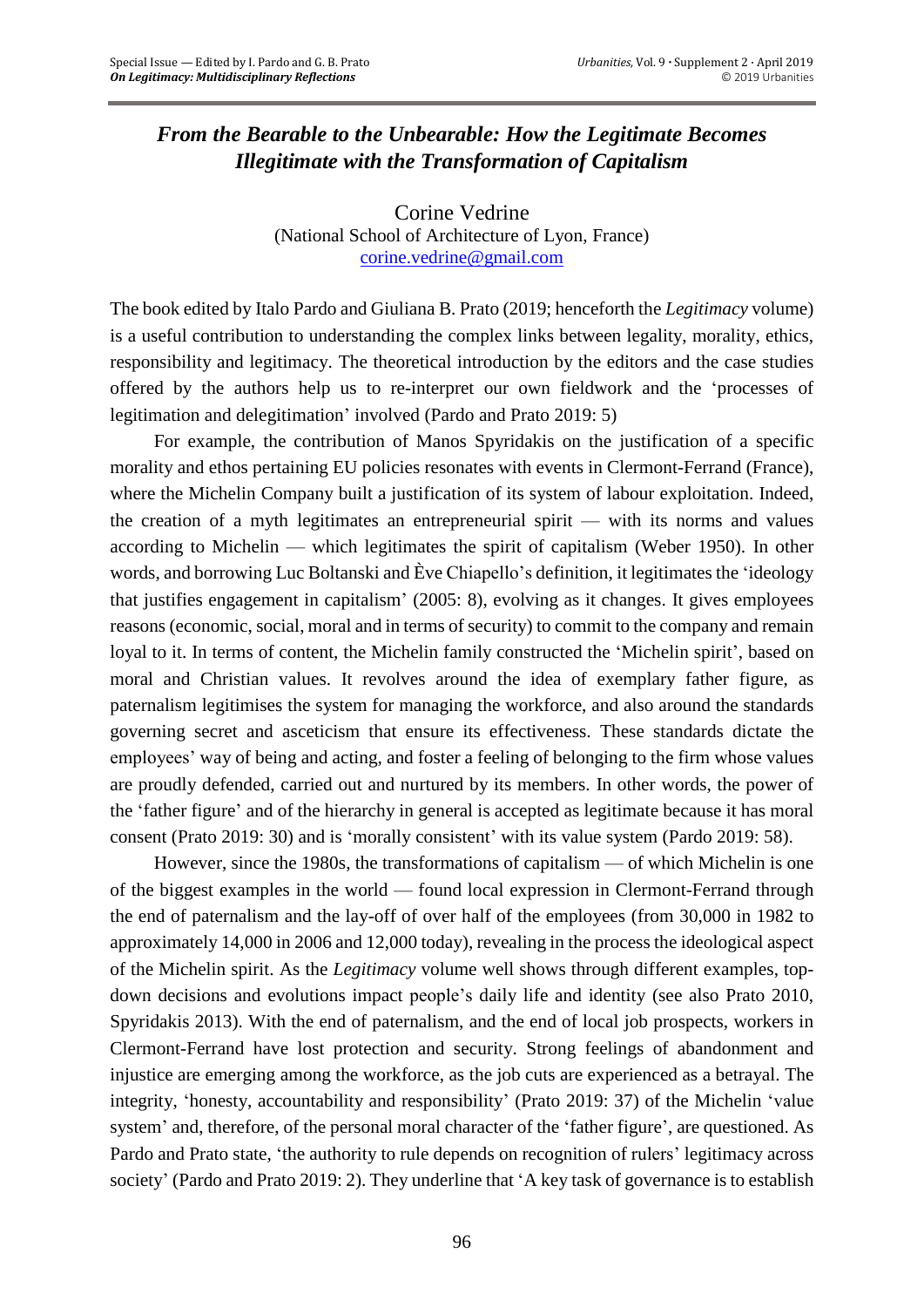$\overline{a}$ 

and nurture the connection with citizens' values, needs and expectations, the strength of which depends upon the observable quality of the link between political responsibility and trust and authority in the exercise of power' (Pardo and Prato 2010: 1; see also Pardo 2019). When this link is eroded, authority is weakened, as mistrust leads both to questioning its credibility (Pardo 2012) and to highlighting its character of authoritarianism (Pardo and Prato 2019: 6). In the case of Michelin, the mythical dimension of authority is de-sacralised. The workers, overcome by a sense of injustice, start a process of de-legitimation (Pardo 2019: 59) of the firm through a process of its desacralisation. This desacralisation takes place in two ways. First, the mythical narratives are questioned (for more details, see Vedrine 2018) and second, the code of silence linked to the norms of the firm is transgressed by speaking out through a public demand of justice.

Indeed, the demand of justice emerges in conjunction with a demand for security and recognition. Since 2001, the new ways of combating the different forms of injustice in the Michelin company have generally taken a path that until then was tentative or altogether new. Faced with the failure of union action, which has become obsolete, new modes of action have effectively taken shape that have a public scope as they use video evidence (echoing Prato's work [2019] on a television show in Albania that uses satire to expose corruption) and call on the legal system, leading to trials for union discrimination. In the Jocelyne Lemaire-Darnaud's documentary film *Paroles de Bibs*<sup>1</sup> (2001), workers from Clermont-Ferrand reacted to the book *And why not?* published in France in 1998 (English version, Levaï et al. 2003). In this book, the father figure embodied by the boss François Michelin, converses with two journalists, Ivan Levaï and Yves Messarovitch. With *Paroles de Bibs*, the director gave the workers the opportunity both to reply to their boss and to appear in public  $-$  in the sense of becoming visible — on cinema screens and in debating arenas where the film continues to be regularly projected. More generally, since its release, *Paroles de Bibs* has become a resistance tool because it helps workers to be heard and to be seen in hitherto inaccessible public arenas, but also because screening it in different environments allows the Bibs to infiltrate the widest possible resistance networks. Screening-discussions are frequently held in Universities, graduate schools and the alternative scene, which has made it an audio-visual tool for trade unions, political parties and left-wing movements (such as the *Parti Communiste Français*, the *Fédération anarchiste*, and so on) to denounce working conditions. Public space is mobilized here as a space for exchange, discussion and meetings. Here, the word *public* should be understood, with Habermas (1988), as giving *publicity to*. 'In acting and speaking, men show who they are, reveal actively their unique personal identities and thus make their appearance in the human world' (Arendt 1998: 179), reclaiming their dignity in the process. As she stated on various occasions in the press, Jocelyne Lemaire-Darnaud wanted to make a film about 'speech being legitimate'. It is 'like a date with the workers', as well as 'an extension of the field of combat' for union members and a right to speak for non-union members. The film has allowed

<sup>&</sup>lt;sup>1</sup> This translates as Bibs' Words, to mean 'broken silence'. As the employees are called in reference to *Bibendum*, also known as 'the Michelin man' the company's symbol and mascot.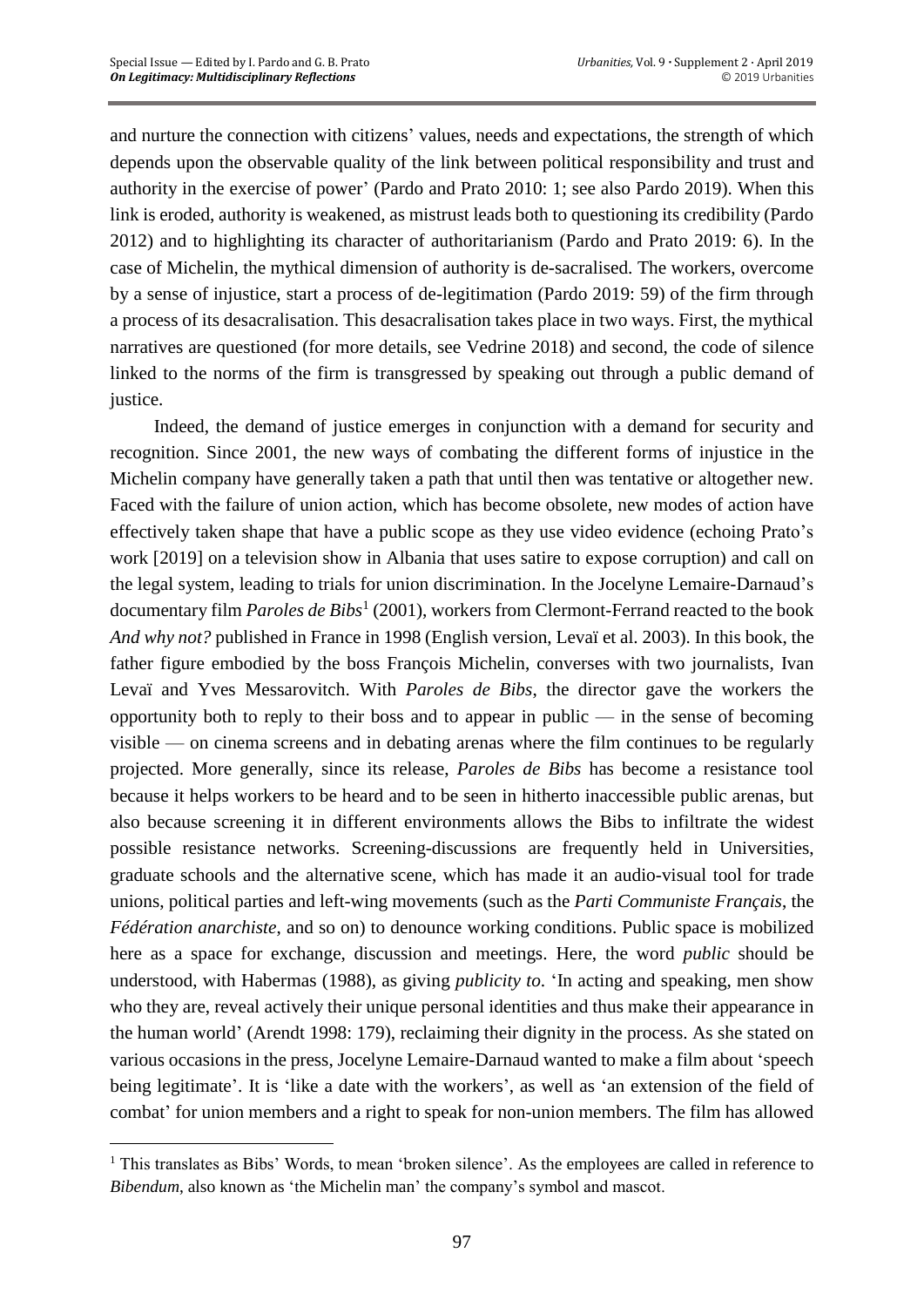the Bibs to appear on the so-called activist scene by revealing a number of injustices, echoing the sources of indignation inspired by the critics of capitalism (Boltanski and Chiapello 2005).

Moreover, the demands for recognition and consideration set the pace of the documentary: 'Me, I've been at Michelin for thirty years. Maybe there are things they could criticise about me, but certainly not in my work. […] I say: we don't refuse to work, on the contrary. What we want is consideration' (Josiane Chabridon, worker of thirty years). These remarks highlight that it is not about a recognition of work but a recognition of the person. 'Justice results from the fact that work provides social gratification and a sense of fulfilment. Conversely, feelings of injustice stem from […] a subjective sense of alienation: tiredness, weariness, a lack of interest for the job, feelings of contempt and powerlessness about one's work' (Dubet 2005: 508). <sup>2</sup> These feelings are expressed in the documentary and contempt emerges time and again as is the impact of the transformations of capitalism. Among the issues raised by the workers are the redundancy plans, the frequent internal movements, de-skilling, the end of career development, a demotivated workforce who go to work 'in reverse gear' awaiting retirement and the state of disrepair of the 'totally rotten' buildings, suggesting that the workshops are going to close down.

This case study highlights an interesting process. Without social protection, it emerges, what seemed until now legitimate is becoming illegitimate, therefore unfair, amoral, unbearable, intolerable and despicable. François Dubet theory of 'legitimate inequalities' (2005) is useful to take further the analysis of the complexity of the links between morality and justice set out in *Legitimacy*. It helps to address the 'arrangement of legitimacy' (Hurtado-Tarazona 2019: 163), to understand the way in which 'actions that are ordinarily undertaken at grassroots level and that are not always strictly legal may enjoy legitimacy in the eye of the actors and their significant others' (Pardo 2019: 57). Drawing on a theory of 'unfair inequalities', Dubet shows how actors, in this case the workers, stand up as 'moral subjects', as the driving force behind certain normative or legitimate actions that allow them to describe the inequalities and injustices that they experience. Aspects of work, such as status, exchange value and creative activity refer to the three principles of justice, namely equality, merit and autonomy. The principle of equality assumes that work is seen as an integration factor conferring social status and position. Work leads to injustice as soon as it generates exclusion and contempt. Despite the division of labour, in a democratic society work 'leads to social participation, which is the condition for a more fundamental equality. In other words, work tends towards a horizon of justice that exceeds the mere experience of work when it concerns the place of the worker in society and in a widened solidarity' (Dubet 2005: 498).

In this sense, a guaranteed social protection or minimum wage, for example, are part of what Dubet calls 'tolerable inequalities'. The first kind of injustice, he argues, is about inequality that is perceived as unfair because it 'clashes with my (our) idea of a fair hierarchical order' (2005: 499). It is fair, he goes on to say, that long-standing employees earn more than new employees, or that graduates earn more than employees without a degree, because this kind

 $\overline{a}$ 

<sup>2</sup> The quotations from Dubet were translated by Karen Tengbergen-Moyes.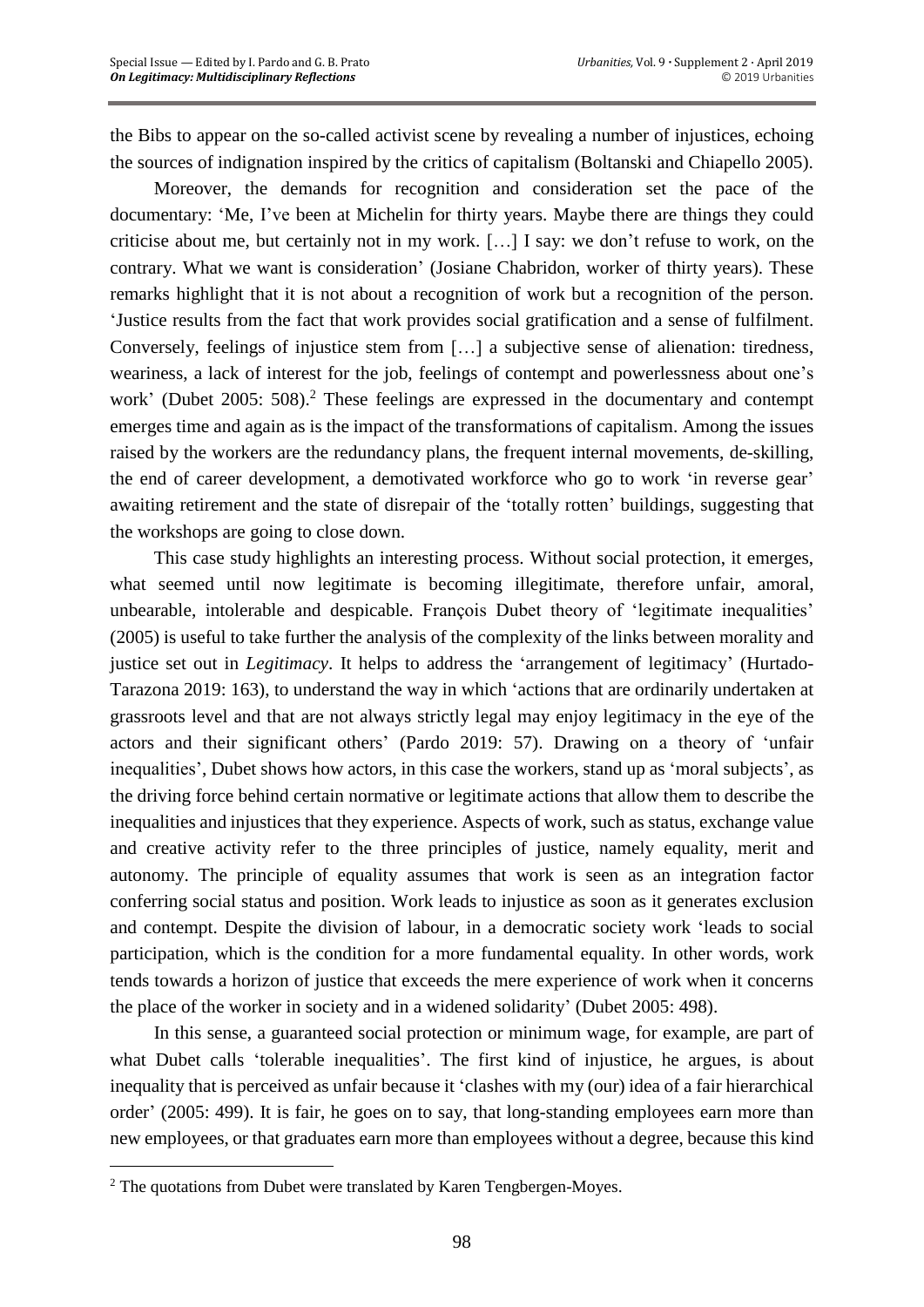$\overline{a}$ 

of fair hierarchy respects 'the positions of rights and duties' (2005: 500). However, he suggests, it is not fair that unionised employees are paid less than non-unionised employees. In short, the feeling of injustice does not stem so much from the fact that democratic equality does not annihilate hierarchical inequalities, which ultimately are seen as fair, but, rather, from the fact 'that legitimate hierarchical inequalities have been infringed', which triggers de facto 'a moral kind of criticism since what is at stake is basic social cohesion' (Dubet 2005: 501). In other words, the feeling of injustice is fuelled by excess, or by going beyond what is acceptable in terms of inequality.

Fair inequalities underpin the merit principle, which sees work as the exchange of a strength for an income and draws on the fairness of the tests set for entrance exams, bonuses, and so on. Merit becomes a moral good when it serves the common good, when it contributes to the common wealth by changing 'private selfishness into a collective virtue' (Dubet 2005: 506). When selfishness is no longer a collective value, it is accused of being at the root of injustice. The lawsuit brought against Michelin following the announcement of the 1994 redundancy plan should be seen in that light. At the time, the trade unions accused the company of being unable to justify the job cuts, in view of its record high profit in recent years. The case was dismissed and the employees were left without any response to their feelings of injustice generated by selfish corporate interests promoted at the expense of the workers who were excluded from both economic and symbolic wealth (in view of Michelin's prominent role in global technology development).

The three justice principles described by Dubet — equality, merit and autonomy — are interconnected, and most of the time actors create an 'intermediary justice' by applying, 'without knowing it, the Rawls principle according to which an inequality is tolerable when it avoids an even greater inequality' (Dubet 2005: 516). According to Dubet, feelings of injustice 'are supported and justified by more essential principles'; if 'one is enraged', it is 'because, beyond disregard for the rules, more essential principles have been affected that are so vital that one's most intimate identity has been hurt' (2005: 521).

Pardo and Prato show that the contours of legitimacy 'may change over time alongside changes in people's values and moral expectations' (2019: 3). Until the law against discriminations including trade union discrimination was passed in 2001, it was *fair,* or '*normal*', for union activists to be discriminated at Michelin; the company's internal regulations are clear in this respect. <sup>3</sup> Moreover, it was *fair* to be treated differently, precisely because activists are not like any other employee: they sacrifice their wages to defend the rights of all. Their greatness or merit makes them '*better*' and potentially makes them heroes. It is, however, *unfair* not to receive equal pay for equal work. What used to be a fair injustice became unacceptable when, in 2001, the courts set up a legal framework giving union members access

<sup>3</sup> Union discrimination finds expression in an unequal system of sanctions and rewards, which allocates a coefficient linked to each position and appraises the points-accounts matching the savings that the employees receive on retirement. Union members and strikers, labelled as 'negative people', are punished by the hierarchy that is in charge of wage increases and the number of points awarded.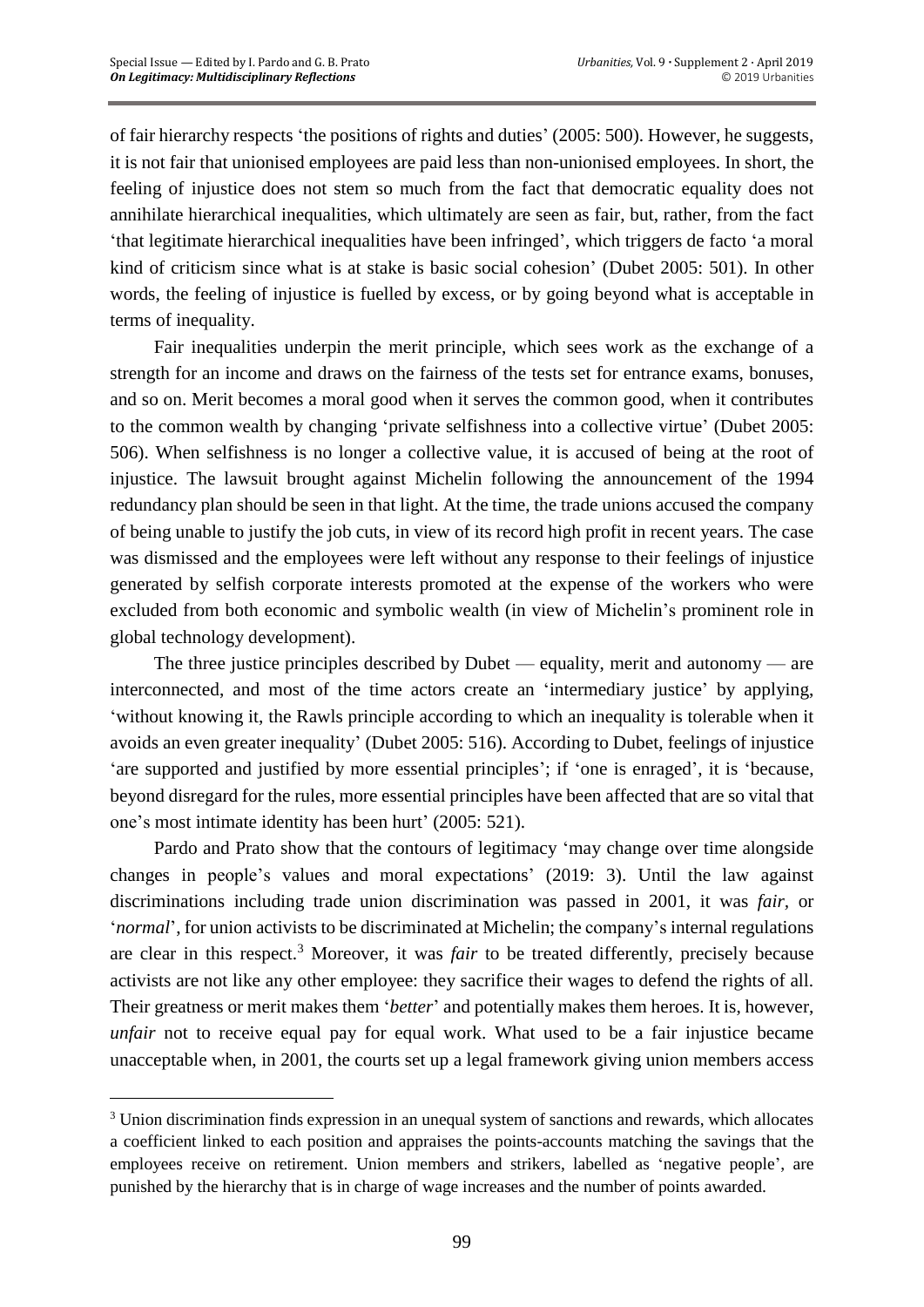to the justice system. Before society acknowledged that the victims of trade union discrimination were treated unfairly, which made compensation for damage possible, union activists had to *make do* with the internal regulations by modifying them in their favour as merit regulations. The merit of union members, now armed with legal tools, has in turn shifted to signify the bravery to face Michelin in a legal arena. This shift also confers them a new greatness, providing them with a new struggle in a context where they feel powerless to deal with the impact of new management methods.

It istherefore no coincidence that the demand for acknowledgement is a recurring element in the Bibs' discourse and in the various legal claims against Michelin. Contempt is an affront to both the equality principle and the autonomy principle. The latter entails that work is considered as a matter of ethics, in Weber's sense, and more generally as an activity that allows personal fulfilment through the creation of a piece of work and that offers, by the same token, social gratifications. Court action effectively expresses the demand that the insult be acknowledged. The legal system is asked to judge, in the sense of 'settling a matter with a view to putting an end to uncertainty' in order to ensure public peace (Ricœur 1992: 20).<sup>4</sup> This is about dealing with the injustice underpinning the conflict by assessing and evaluating the damage, and by bringing the actors concerned to an agreement (Ricœur 1992). Mobilising the legal system is therefore a means for making demands for public acknowledgement of the injustice, on the one hand, and for the need for compensation (by punishing the culprit), on the other. The workers express a demand for moral reparation of the injustice *via* the mobilisation of the justice system, as exemplified in the contribution of Sarfati (2019: 18) on the demand for justice expressed in South Korea over government actions.

Being visible and listened to in the public arena has helped the workers in Clermont-Ferrand to gain the recognition that they repeatedly demanded in Jocelyne Lemaire-Darnaud's film. Pardo and Prato underline that today the question, '"what will happen to us?" is cogently asked' in *Legitimacy* (2019: 7). In this film, the workers ask this question in front of the camera. The eye of the camera and that of the viewers, made it possible to respond to the workers' demands, which could be rendered as 'Look at us!' and 'Listen to us!', or 'Give us the attention our boss refuses to give us, look who we are, hear about our working conditions and the contempt we are subjected to in this well-known company. The boss doesn't care anymore about us but you do look at us.'

As Pardo and Prato wrote it, *Legitimacy* raises 'fundamental questions on how citizenship and the management of power are construed, defined and made to operate' (2019: 20). In the case study that I have outlined in this brief essay, what is stake is the very notion of citizenship, as defined by Pardo and Prato: 'citizenship cannot be merely defined in legal and political terms; it needs to include socio-economic, civil and cultural rights — rights that give real meaning to belonging, sharing and participation in the common good' (2010: 18). In the case of Michelin, we see that 'what people demand is quite simply the fulfilment of fundamental rights of citizenship' (Pardo and Prato ibid.). Indeed, people are not puppets (Pardo 1996,

 $\overline{a}$ 

<sup>4</sup> Translation by Karen Tengbergen-Moyes.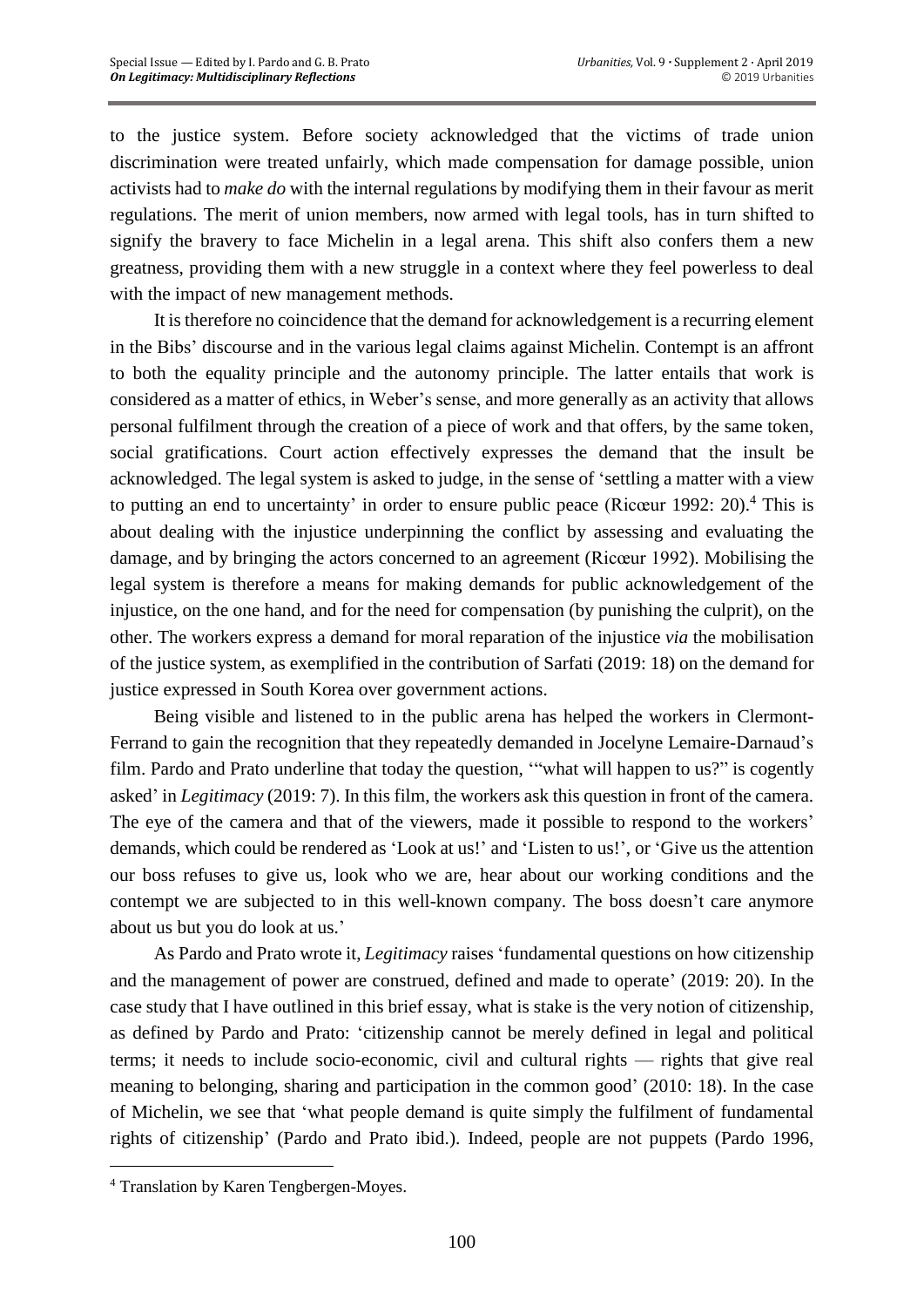Spyridakis 2013). They do not accept 'uncritically or unconditionally' (Spyridakis 2019: 87) the decisions made by the rulers. The Clermont-Ferrand ethnography shows that those in power should steer away from 'obeying some arbitrary morality; they must, instead, take up the complex cultural, political, economic and juridical instances of citizenship' (Pardo and Prato 2011: 18). When this fails, people become affected by actions 'which they resent as morally illegitimate' (Pardo 2012: 72), which also explains why they are able to put up resistance.

To conclude, through the trade-union discrimination court case and the film *Paroles de Bibs*, the Michelin employees have reclaimed dignity and have obtained recognition both from the legal system and civil society. As we have seen, it is not so much a demand for recognition of their work that is expressed here, although it should not be overlooked, but, rather, for recognition of the person. Contempt is denounced by denouncing inequalities and the tension between the equality principle and the autonomy principle. The workers have demanded that the person be treated as an individual and universal subject: 'this arrangement is called recognition' (Dubet 2005: 519). It is about receiving recognition as a person at work: 'The desire to be recognised' which 'can take a number of forms', the 'recognition of the dignity and the usefulness of the work carried out' (Dubet ibid.), as well as of the hardship involved. The recognition that the employees seek concerns the hierarchy: 'in this case injustice is not the direct result of the way work is organised, but of the nature of interpersonal relations, of "looks" and "words" that hurt, humiliate and are experienced as a denial of people and personalities' (Dubet 2005.: 520).

The *Legitimacy* volume is truly stimulating both theoretically and ethnographically. It engages intellectually, inviting us to reconsider the data of our own work in the light of the diverse contributions. It stimulates us to investigate in depth the complex links between legitimacy, recognition, citizenship and identity.

## **References**

- Arendt, H. 1998 [1958]. *The Human Condition.* 2nd ed. Chicago, IL: University of Chicago Press.
- Boltanski, L. and Chiapello, E. 2005. *The New Spirit of Capitalism.* Translated by Gregory Elliott. London/New York: Verso.
- Dubet, F. 2005. Propositions pour une syntaxe des sentiments de justice dans l'expérience de travail. *Revue française de sociologie*, 46 (3): 495-528.
- Habermas, J. 1988. *L'espace public*. Paris : Payot.
- Hurtado-Tarazona, A. 2019. Privatization of Urban Governance and Legitimacy Disputes in a Social Housing Megaproject in Soacha, Colombia. In I. Pardo and G.B. Prato (eds), *Legitimacy: Ethnographic and Theoretical Insights*. New York: Palgrave Macmillan.
- Levaï, I., Messarovitch, Y. and Michelin, F. 2003. *And Why Not? The Human Person at the Heart of Business.* Lanham, MD and Oxford: Lexington Books.
- Pardo, I. 1996. *Managing Existence in Naples: Morality, Action and Structure*. Cambridge: